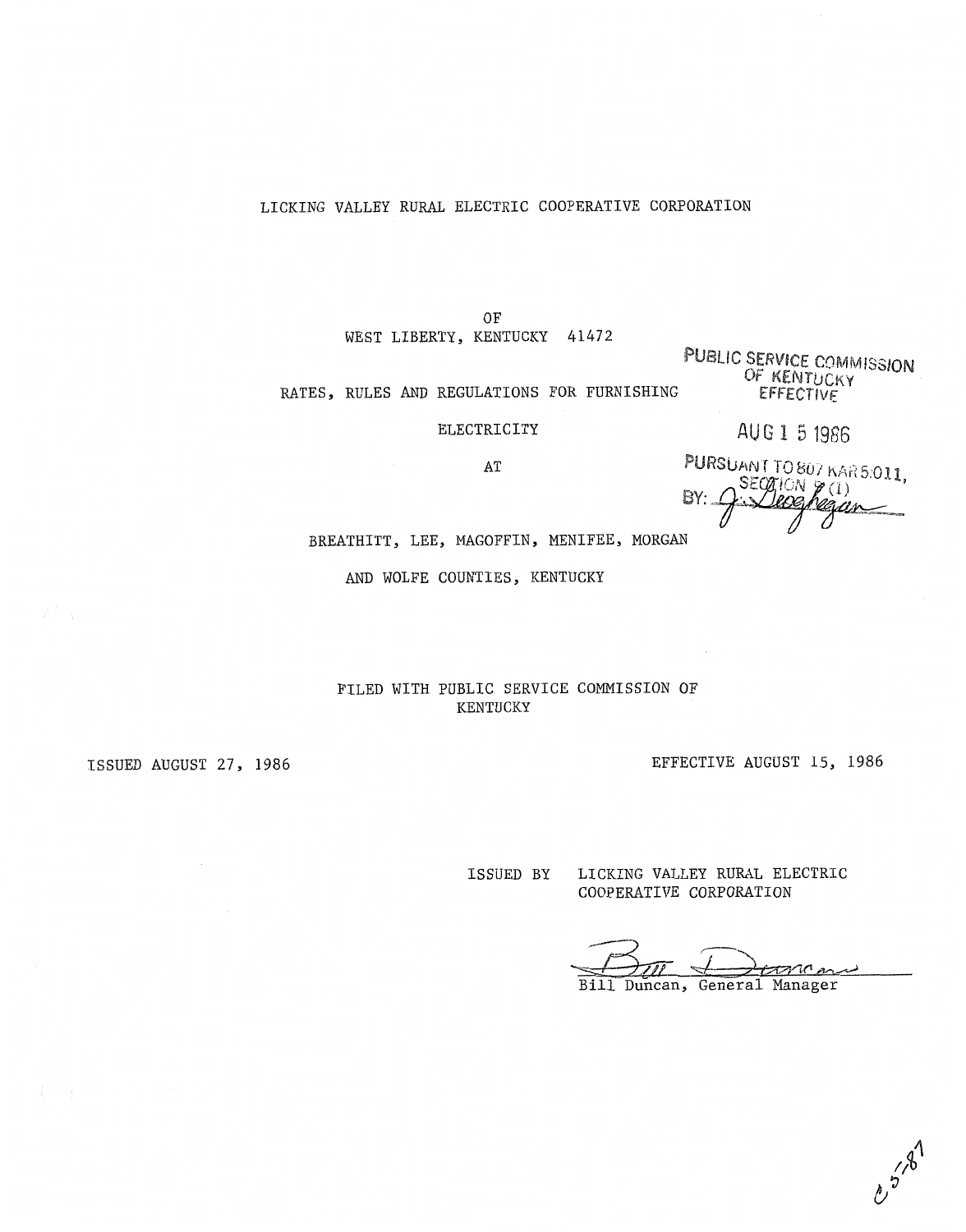# LICKING VALLEY RURAL ELECTRIC COOPERATIVE CORPORATION WEST LIBERTY, KENTUCKY

RULES AND REGULATIONS

 $FOR$ 

FURNISHING ELECTRICITY

 $\mathcal{I} N$ 

MORGAN, WOLFE, BREATHITT, HAGOFFIN, LEE AND HENIFEE COUNTIES, KENTUCKY

*AS FILED WITH THE* 

PUBLIC SERVICE COMMISSION OF KENTUCKY

ISSUED: AUGUST 15, 1957

EFFECTIVE: AUGUST 15, 1957



 $e^{8} \frac{6}{9}$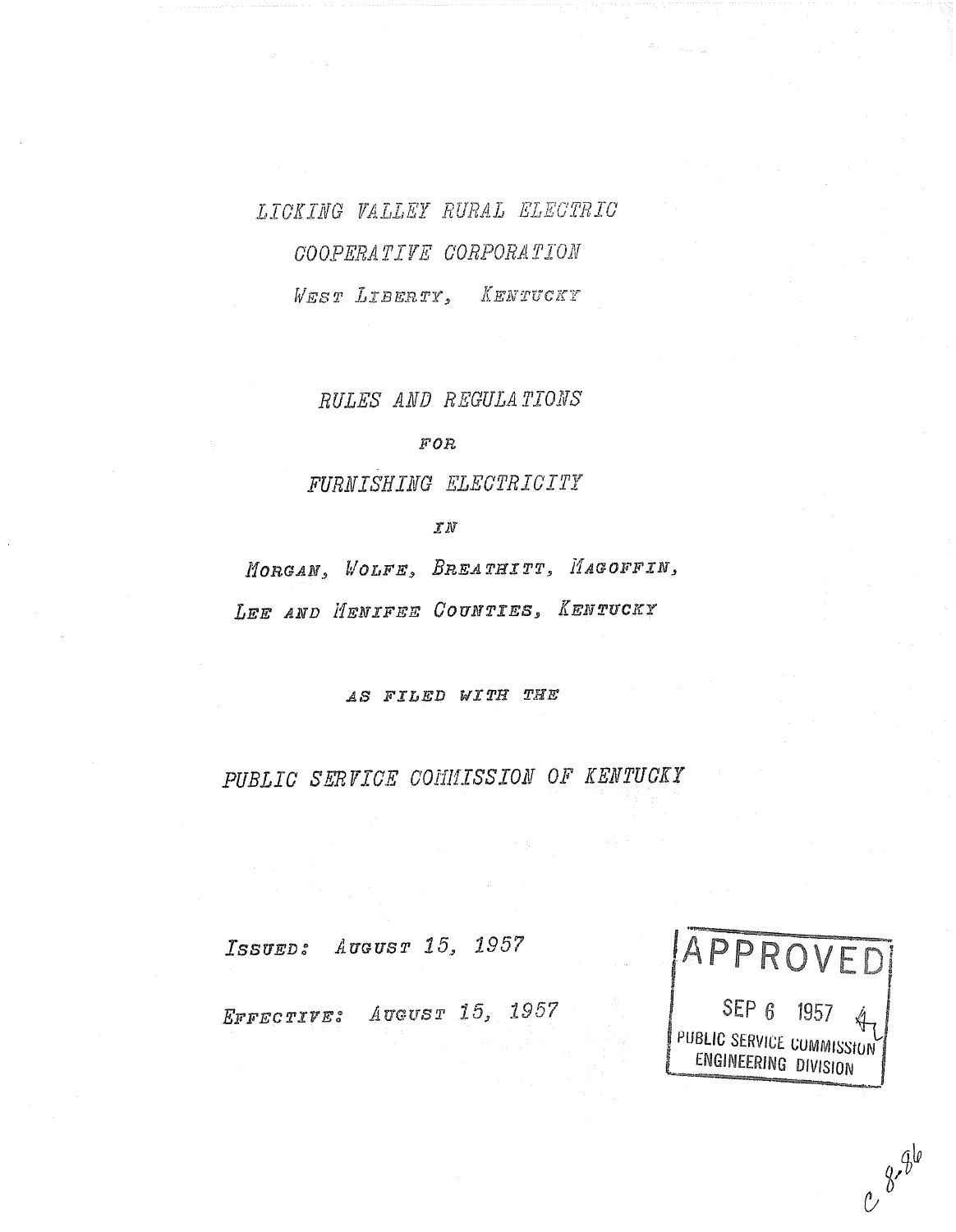**For** All Territory Served **P.S.C. KY** No. -

Original **Sheet No.** 1 \_\_

**Cancelling P.S.C. KY** No.

**Sheet No.** 2004

**--11\_** 

| <b>CLASSIFICATION OF SERVICE</b>                                                                                                                                                                                                                                                                                                                                                                                                                                                                                                                                                                                                                                                                                                                                                                                                                                                                                                                                                     |                             |
|--------------------------------------------------------------------------------------------------------------------------------------------------------------------------------------------------------------------------------------------------------------------------------------------------------------------------------------------------------------------------------------------------------------------------------------------------------------------------------------------------------------------------------------------------------------------------------------------------------------------------------------------------------------------------------------------------------------------------------------------------------------------------------------------------------------------------------------------------------------------------------------------------------------------------------------------------------------------------------------|-----------------------------|
| SCHEDULE A - RESIDENTIAL, FARM, SMALL COMMUNITY HALL AND CHURCH SERVICE                                                                                                                                                                                                                                                                                                                                                                                                                                                                                                                                                                                                                                                                                                                                                                                                                                                                                                              | <b>RATE</b><br>PER UNIT     |
| APPLICABLE:<br>All territory served (Breathitt, Lee, Magoffin, Menifee,<br>Morgan, and Wolfe Counties, Kentucky).<br>AVAILABILITY OF SERVICE:<br>Available to members of the Cooperative for all residential and<br>farm use, subject to its established rules and regulations.<br>Available to members of the Cooperative for all community halls<br>and churches with a transformer size of 25 KVA or less.<br><b>PUBLIC SERVICE COMMISSION</b><br>TYPE OF SERVICE:<br>OF KENTUCKY<br>Single-phase, 60 cycle, 120/240 volts.<br>EFFECTIVE<br>MONTHLY RATE:<br>AUG 1 5 1986<br>Customer charge per delivery point<br>Energy charge per kWh<br>PURSUAN / TO 807 KAR5:011,<br>SECTRON 9 (V<br>BY: (<br>DELAYED PAYMENT CHARGE:<br>The above rates are net, the gross being $(5\frac{1}{2})$ higher. $\sqrt{\ln(1+\frac{1}{2})}$<br>event the current monthly bill is not paid by the ninth (9th)<br>of the following month from the date of the bill, the gross<br>rates shall apply. | \$5.25<br>.06355            |
| SPECIAL RULES:<br>Limited to individual motors up to ten horsepower (10 H.P.)<br>FUEL ADJUSTMENT CLAUSE:<br>"All rates are applicable to the Fuel Adjustment Clause and may<br>be increased or decreased by an amount per kWh equal to the fuel<br>adjustment amount per kWh as billed by the Wholesale Power Supplier<br>plus an allowance for line losses. The allowance for line losses<br>will not exceed 10% and is based on a twelve month moving average<br>This Fuel Clause is subject to all other applicable<br>of such losses.<br>provision as set out in 807 KAR 5:056."                                                                                                                                                                                                                                                                                                                                                                                                 |                             |
| DATE EFFECTIVE<br>DATE OF ISSUE August 27, 1986<br>August 15, 1986<br>month<br>day<br>year<br><b>ISSUED BY</b><br>General Manager<br>title<br>name of officer<br>ISSUED BY AUTHORITY OF P.S.C.                                                                                                                                                                                                                                                                                                                                                                                                                                                                                                                                                                                                                                                                                                                                                                                       | West Liberty, KY<br>address |
| DATED January 28, 1986<br><b>CASE NUMBER</b><br>9475                                                                                                                                                                                                                                                                                                                                                                                                                                                                                                                                                                                                                                                                                                                                                                                                                                                                                                                                 | $5^{8}$                     |

**Licking Valley Rural Electric**  Cooperative Corporation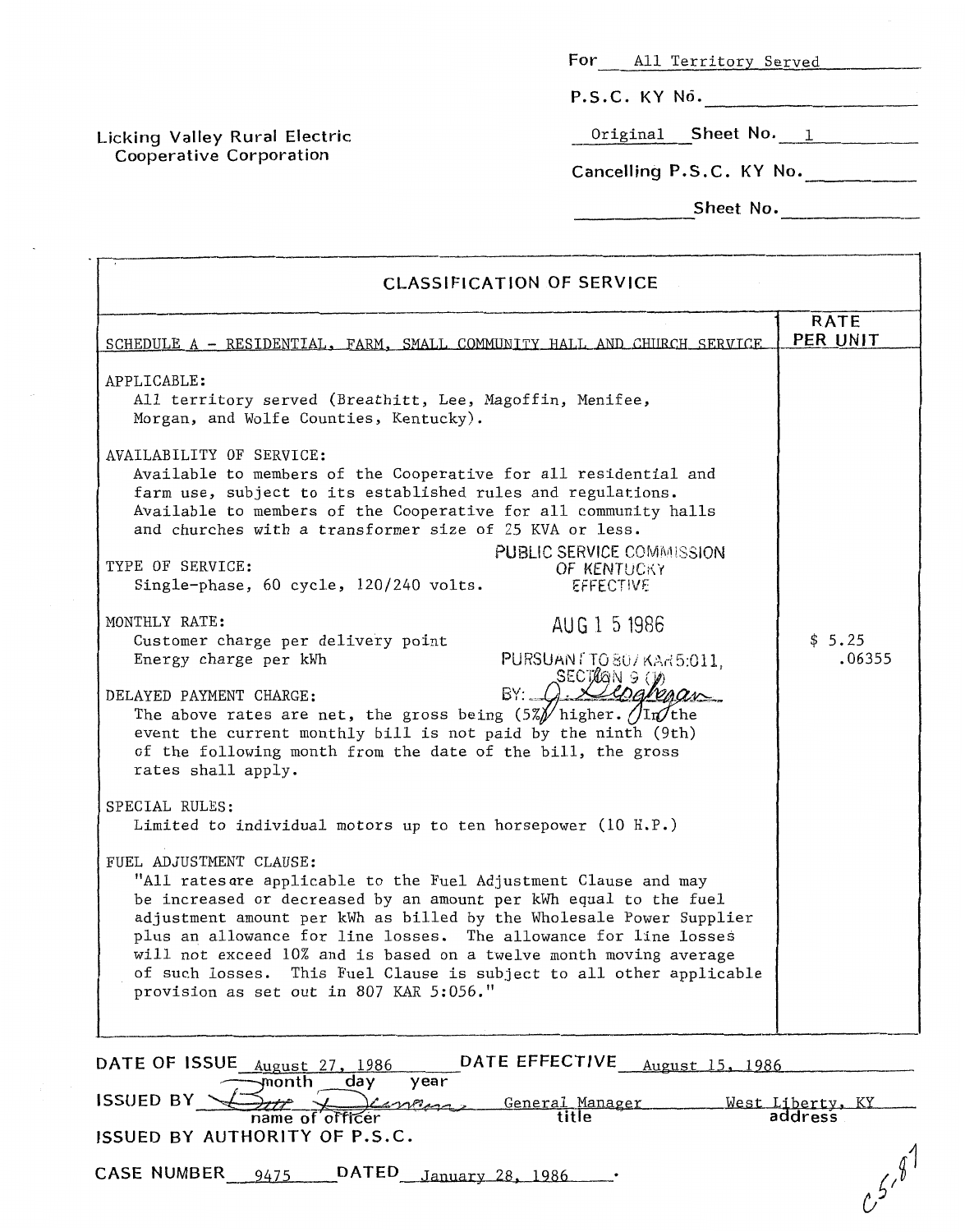| For<br>All Territory Served |  |
|-----------------------------|--|
|-----------------------------|--|

**P.S.C. KY NO.** -

Original **Sheet NO.** *2* 

**Cancelling P.S.C. KY** No.

**Sheet No. -I\_--** 

| <b>RATE</b><br>PER UNIT<br>SCHEDULE B - COMMERCIAL AND SMALL POWER SERVICE<br>APPLICABLE:<br>All territory served (Breathitt, Lee, Magoffin, Menifee,<br>Morgan, and Wolfe Counties, Kentucky).<br>AVAILABILITY OF SERVICE:<br>Available to commercial consumers, small schools, small<br>industrial consumer, and three-phase farm consumers for all<br>uses including lighting, appliances, cooking, heating, and motors<br>of 25 KVA or less, all subject to the established rules and<br>regulations of the Cooperative covering this service.<br>TYPE OF SERVICE:<br>Single-phase and three-phase where available, 50 EdyClOERVICE COMMISSION<br>OF KENTUCKY<br>$120/240$ volts.<br><b>EFFECTIVE</b><br>MONTHLY RATE:<br>12.00<br>\$<br>AUG 1 5 1986<br>Customer charge per delivery point<br>.04825<br>Energy charge per kWh<br>PURSUANT TO 807 KAR 5:011.<br>SECTARN 9 $(A)$<br>A demand charge of \$3.90 per KW - 25 KW or less.<br>A demand charge of \$6.10 per KW in excess of $25\%$ W $\rightarrow$<br>MINIMUM MONTHLY ENERGY CHARGES:<br>For consumers requiring more than 10 KVA of transformer capacity<br>the minimum monthly charge shall be increased at the rate of 75¢<br>for each additional KVA or fraction thereof required.<br>DELAYED PAYMENT CHARGE:<br>The above rates are net, the gross being five percent (5%) higher.<br>In the event the current monthly bills are not paid by the ninth<br>(9th) of the following month from the date of the bill, the<br>gross rates shall apply.<br>DATE EFFECTIVE<br>August 15, 1986<br>DATE OF ISSUE<br>August 27, 1986<br>$\overline{day}$<br>month<br>year<br><b>ISSUED BY</b><br>West Liberty, KY<br>General Manager<br>$\sim$ $\sim$ | <b>CLASSIFICATION OF SERVICE</b> |       |         |  |
|----------------------------------------------------------------------------------------------------------------------------------------------------------------------------------------------------------------------------------------------------------------------------------------------------------------------------------------------------------------------------------------------------------------------------------------------------------------------------------------------------------------------------------------------------------------------------------------------------------------------------------------------------------------------------------------------------------------------------------------------------------------------------------------------------------------------------------------------------------------------------------------------------------------------------------------------------------------------------------------------------------------------------------------------------------------------------------------------------------------------------------------------------------------------------------------------------------------------------------------------------------------------------------------------------------------------------------------------------------------------------------------------------------------------------------------------------------------------------------------------------------------------------------------------------------------------------------------------------------------------------------------------------------------------------------------------------------------|----------------------------------|-------|---------|--|
|                                                                                                                                                                                                                                                                                                                                                                                                                                                                                                                                                                                                                                                                                                                                                                                                                                                                                                                                                                                                                                                                                                                                                                                                                                                                                                                                                                                                                                                                                                                                                                                                                                                                                                                |                                  |       |         |  |
|                                                                                                                                                                                                                                                                                                                                                                                                                                                                                                                                                                                                                                                                                                                                                                                                                                                                                                                                                                                                                                                                                                                                                                                                                                                                                                                                                                                                                                                                                                                                                                                                                                                                                                                |                                  |       |         |  |
|                                                                                                                                                                                                                                                                                                                                                                                                                                                                                                                                                                                                                                                                                                                                                                                                                                                                                                                                                                                                                                                                                                                                                                                                                                                                                                                                                                                                                                                                                                                                                                                                                                                                                                                |                                  |       |         |  |
|                                                                                                                                                                                                                                                                                                                                                                                                                                                                                                                                                                                                                                                                                                                                                                                                                                                                                                                                                                                                                                                                                                                                                                                                                                                                                                                                                                                                                                                                                                                                                                                                                                                                                                                |                                  |       |         |  |
|                                                                                                                                                                                                                                                                                                                                                                                                                                                                                                                                                                                                                                                                                                                                                                                                                                                                                                                                                                                                                                                                                                                                                                                                                                                                                                                                                                                                                                                                                                                                                                                                                                                                                                                |                                  |       |         |  |
| name of officer                                                                                                                                                                                                                                                                                                                                                                                                                                                                                                                                                                                                                                                                                                                                                                                                                                                                                                                                                                                                                                                                                                                                                                                                                                                                                                                                                                                                                                                                                                                                                                                                                                                                                                |                                  | title | address |  |

**ISSUED BY AUTHORITY OF P.S.C.** 

**Licking Valley Rural Electric Cooperative Corporation** 

**CASE NUMBER** 9475 **DATED** January 28, 1986

 $c^{5^{9}}$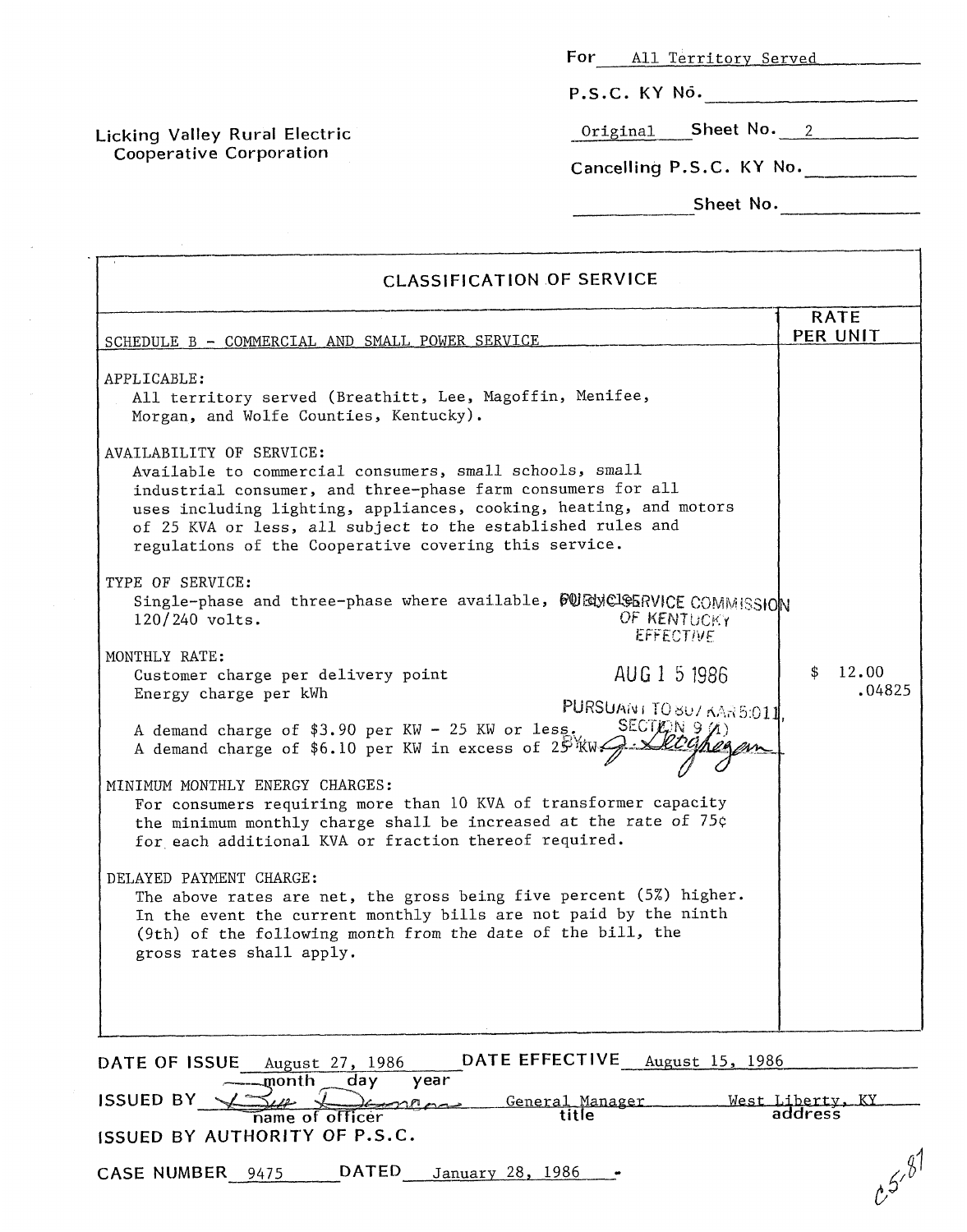| For All Territory Served |
|--------------------------|
| P.S.C. KY No.            |
| Original Sheet No. 3     |
| Cancelling P.S.C. KY No. |

**Sheet No.\_\_\_\_\_\_\_\_\_\_\_\_\_** 

| <b>CLASSIFICATION OF SERVICE</b>                                                                                                                                                                                                                                                                                                                                                                                                                                                                             |                                        |  |  |  |
|--------------------------------------------------------------------------------------------------------------------------------------------------------------------------------------------------------------------------------------------------------------------------------------------------------------------------------------------------------------------------------------------------------------------------------------------------------------------------------------------------------------|----------------------------------------|--|--|--|
| SCHEDULE B - COMMERCIAL AND SMALL POWER SERVICE, Cont'd                                                                                                                                                                                                                                                                                                                                                                                                                                                      | <b>RATE</b><br>PER UNIT                |  |  |  |
| SPECIAL RULES:<br>1. Consumers having their homes on the same premises with their<br>business establishments may include service to both on the<br>same meter in which cases all service will be billed under<br>this schedule. If the consumer prefers, he may make provisions<br>for two meters, in which case his usage for residential pur-<br>poses will be billed under the appropriate residential schedule<br>and his use for business will be billed under this schedule and<br>rate.               |                                        |  |  |  |
| 2.<br>Service under this schedule is limited to consumers whose<br>load requirements can be met by transformers having a capacity<br>not to exceed 25 KVA. Consumers requiring more than 25 KVA<br>shall be served under an appropriate schedule for large power<br>service.                                                                                                                                                                                                                                 |                                        |  |  |  |
| 3. The rate capacity of single-phase motors shall not be in excess KINTUCKY<br>of ten horsepower (10 H.P.).                                                                                                                                                                                                                                                                                                                                                                                                  | PUBLIC SERVICE COMMISSION<br>EFFECTIVE |  |  |  |
| AUG 1<br>4. Motors having a rated capacity in excess of ten horsepower<br>(10 H.P.) must be three-phase.                                                                                                                                                                                                                                                                                                                                                                                                     | 5 1986<br>PURSUANT TO 807 KAn 5:011.   |  |  |  |
| FUEL ADJUSTMENT CLAUSE:<br>"All rates are applicable to the Fuel Adjustment Clause and may<br>be increased or decreased by an amount per kWh equal to the fuel<br>adjustment amount per kWh as billed by the Wholesale Power Supplier<br>plus an allowance for line losses. The allowance for line losses<br>will not exceed 10% and is based on a twelve-month moving average<br>of such losses. This Fuel Adjustment Clause is subject to all<br>other applicable provisions as set out in 807 KAR 5:056." | SECTOR 971)                            |  |  |  |
| DATE EFFECTIVE<br>DATE OF ISSUE<br>August 27, 1986<br>August 15, 1986                                                                                                                                                                                                                                                                                                                                                                                                                                        |                                        |  |  |  |
| month<br>day<br>year<br><b>ISSUED BY</b><br>General Manager<br>title<br>name of officer<br>ISSUED BY AUTHORITY OF P.S.C.                                                                                                                                                                                                                                                                                                                                                                                     | West Liberty, KY<br>address            |  |  |  |

**CASE NUMBER** 9475 **DATED** January 28, 1986 .

**Licking Valley Rural Electric Cooperative Corporation** 

 $c^{5.81}$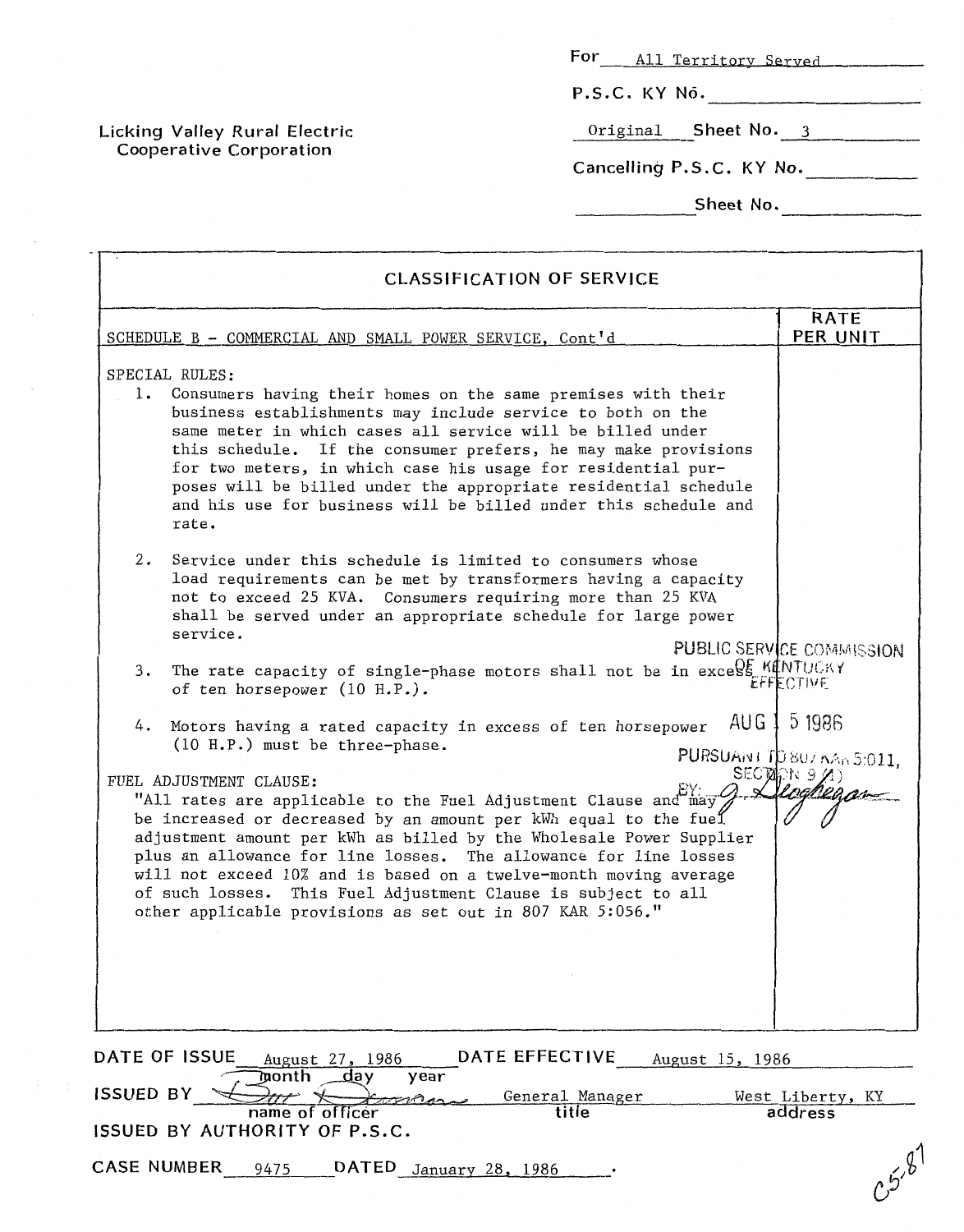| For |  |  | All Territory Served |
|-----|--|--|----------------------|
|-----|--|--|----------------------|

**P.S.C. KY NO.** 

Original **Sheet No.** *4* 

**Cancelling P.S.C. KY** No.

**Sheet** No.

| <b>CLASSIFICATION OF SERVICE</b>                                                                                                                                                                                                                                                                                                                                                                                                                                                                  |                             |
|---------------------------------------------------------------------------------------------------------------------------------------------------------------------------------------------------------------------------------------------------------------------------------------------------------------------------------------------------------------------------------------------------------------------------------------------------------------------------------------------------|-----------------------------|
| SCHEDULE FOR LARGE POWER SERVICE                                                                                                                                                                                                                                                                                                                                                                                                                                                                  | <b>RATE</b><br>PER UNIT     |
| APPLICABLE:<br>All territory served (Breathitt, Lee, Magoffin, Menifee,<br>Morgan, and Wolfe Counties, Kentucky).                                                                                                                                                                                                                                                                                                                                                                                 |                             |
| AVAILABILITY OF SERVICE:<br>Available to consumers located on or near the Cooperative's<br>three-phase lines for all types of usage including churches and<br>community halls in excess of 25 KVA subject poste seatablished<br>rules and regulations of seller.<br>OF KENTUCKY<br>EFFECTIVE<br>MONTHLY RATE:                                                                                                                                                                                     |                             |
| Customer charge per delivery point<br>AUG 1 5 1986<br>Energy charge per kWh                                                                                                                                                                                                                                                                                                                                                                                                                       | \$45.00<br>.04833           |
| PURSUAN (TO 807 KAR 5:011,<br>A demand charge of \$6.10 per KW<br>SEOQON 9 X)<br>BY:                                                                                                                                                                                                                                                                                                                                                                                                              |                             |
| DETERMINATION OF BILLING DEMAND:<br>The billing demand shall be the maximum kilowatt demand established<br>by the consumer for any period fifteen consecutive minutes during<br>the month for which the bill is rendered, as indicated or recorded<br>by a demand meter and adjusted for power factor as following:                                                                                                                                                                               |                             |
| POWER FACTOR ADJUSTMENT:<br>The consumer agrees to maintain unity power factor as nearly as<br>practicable. Demand charges will be adjusted for the consumer<br>with 50 KW or more of measured demand to correct for average<br>power factor lower than 90%, and may be so adjusted for other<br>consumers, if and when the seller deems necessary. Such adjustments<br>will be made increasing the measured demand 1% for each 1% by which<br>the average power factor is less than 90% lagging. |                             |
|                                                                                                                                                                                                                                                                                                                                                                                                                                                                                                   |                             |
| DATE EFFECTIVE<br>DATE OF ISSUE<br>August 27, 1986<br>August 15, 1986<br>month<br>day<br>year                                                                                                                                                                                                                                                                                                                                                                                                     |                             |
| <b>ISSUED BY</b><br>General Manager<br>title<br>name of officer<br>ISSUED BY AUTHORITY OF P.S.C.                                                                                                                                                                                                                                                                                                                                                                                                  | West Liberty, KY<br>address |

**CASE NUMBER** 9475 **DATED** January 28, 1986 .

**Licking Valley Rural Electric Cooperative Corporation** 

 $e^{5^{78}}$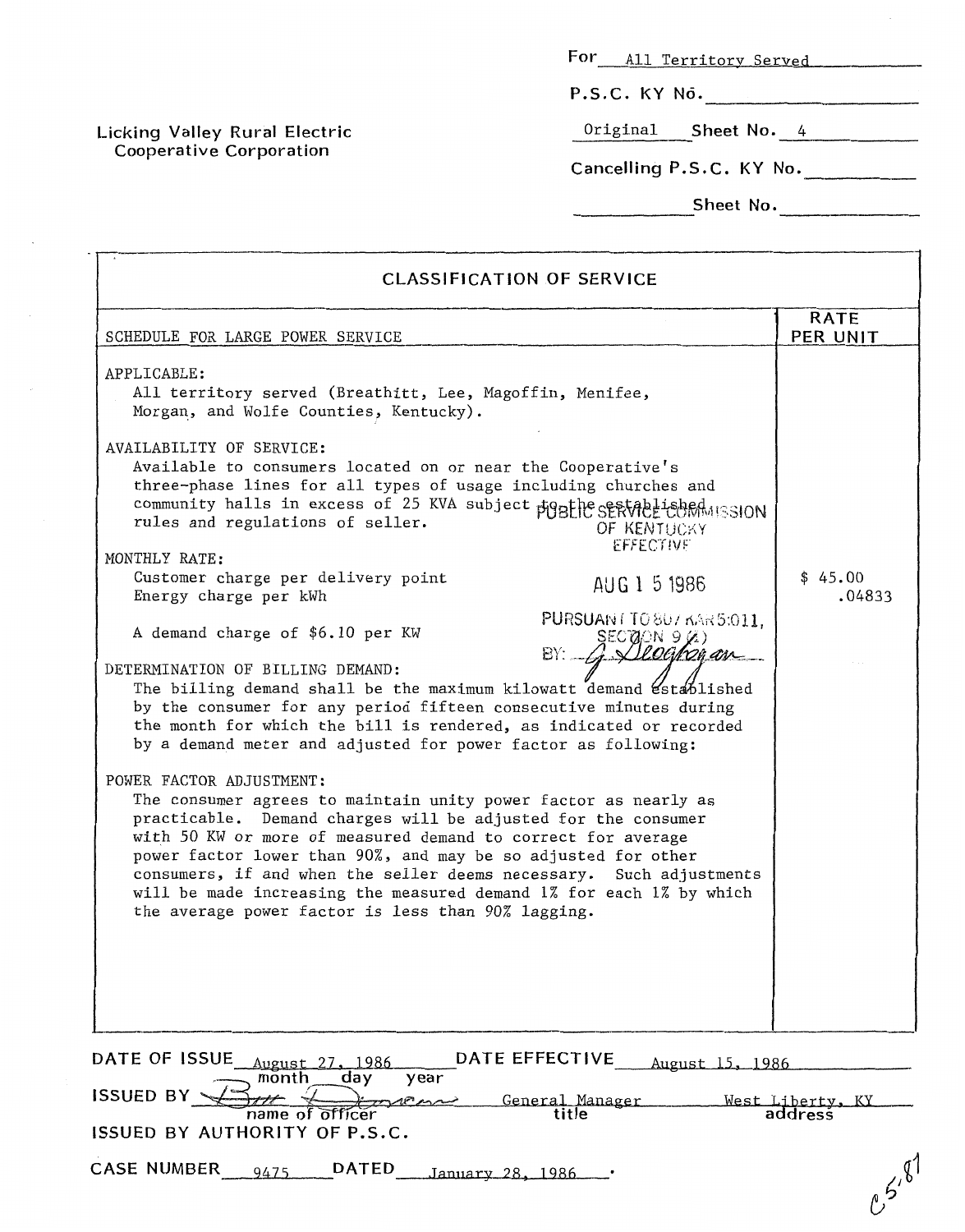**P.S.C. KY NO.** 

Original **Sheet No. 5** 

**Cancelling P.S.C. KY** No.

**Sheet** No.

| <b>CLASSIFICATION OF SERVICE</b>                                                                                                                                                                                                                                                                                                                                                                                                                                                                               |                                 |
|----------------------------------------------------------------------------------------------------------------------------------------------------------------------------------------------------------------------------------------------------------------------------------------------------------------------------------------------------------------------------------------------------------------------------------------------------------------------------------------------------------------|---------------------------------|
| SCHEDULE FOR LARGE POWER SERVICE, Cont'd                                                                                                                                                                                                                                                                                                                                                                                                                                                                       | <b>RATE</b><br>PER UNIT         |
| CONDITION OF SERVICE:<br>1. Motors having a rated capacity in excess of ten horsepower<br>(10 H.P.) must be three-phase.                                                                                                                                                                                                                                                                                                                                                                                       |                                 |
| Both power and lighting shall be billed at the foregoing rates;<br>2.<br>if a seperate meter is required for the lighting circuit, the<br>registration of the two watt hour meter shall be added to obtain<br>total kWh used and the registration of the two demand meters<br>shall be added to obtain total kilowatt demand for the PUBLIC SERVICE COMMISSION<br>billing purposes.                                                                                                                            | OF KENTUCKY<br><b>EHFECTIVE</b> |
| All wiring, poles, lines, and other electrical equipment<br>3.<br>beyond the metering point, shall be considered the distri-<br>beyond the metering point, there is a shall be furnished and DURSUAN   [O 807 KAR 5:011,<br>maintained by consumer.                                                                                                                                                                                                                                                            | AUG 1 5 1986<br>SECREW 9 (2)    |
| If service is furnished at primary distribution voltage, a<br>4.<br>discount of ten percent (10%) shall apply to the<br>minimum charge. However, the seller shall have the option<br>of metering a secondary voltage and adding the estimated<br>transformer losses to the metered kWh and kilowatt demand.                                                                                                                                                                                                    |                                 |
| DELAYED PAYMENT CHARGE:<br>The above rates are net, the gross being five percent (5%) higher.<br>In the event the current monthly bills are not paid by the ninth<br>(9th) of the following month from the date of the bill, the gross<br>rates shall apply.                                                                                                                                                                                                                                                   |                                 |
| FUEL ADJUSTMENT CLAUSE:<br>"All rates are applicable to the Fuel Adjustment Clause and may<br>be increased or decreased by an amount per kWh equal to the fuel<br>adjustment amount per kWh as billed by the Wholesale Power Supplier<br>plus an allowance for line losses. The allowance for line losses<br>will not exceed 10% and is based on a twelve-month moving average of<br>The Fuel Adjustment Clause is subject to all other<br>such losses.<br>applicable provisions as set out in 807 KAR 5:056." |                                 |
| DATE EFFECTIVE<br>August 15, 1986<br>DATE OF ISSUE<br>August 27, 1986                                                                                                                                                                                                                                                                                                                                                                                                                                          |                                 |
| day<br>month<br>year<br>General Manager<br><b>ISSUED BY</b><br>title<br>name of officer                                                                                                                                                                                                                                                                                                                                                                                                                        | West Liberty, KY<br>address     |
| ISSUED BY AUTHORITY OF P.S.C.<br><b>DATED</b><br>January 28, 1986<br>CASE NUMBER 9475                                                                                                                                                                                                                                                                                                                                                                                                                          | $0.5^{8}$                       |

**Licking Valley Rural Electric Cooperative Corporatian**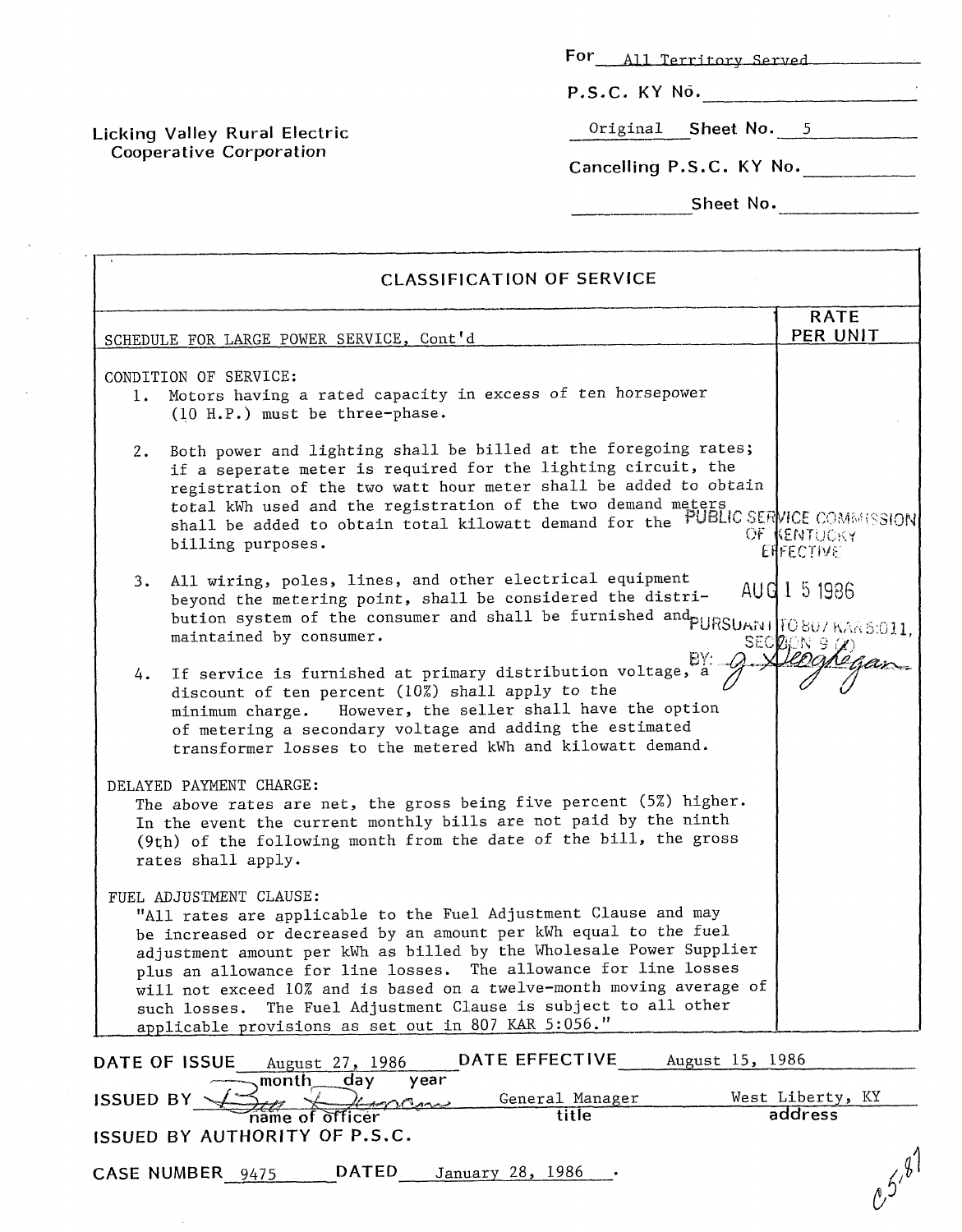$\pm$ 

**P.S.C. KY NO.** 

Original **Sheet No.** 6

Cancelling P.S.C. KY No.

**Sheet No.** 

| <b>CLASSIFICATION OF SERVICE</b>                                                                                                                                                                                                                         |                         |
|----------------------------------------------------------------------------------------------------------------------------------------------------------------------------------------------------------------------------------------------------------|-------------------------|
| SCHEDULE FOR LARGE POWER SERVICE, Cont'd                                                                                                                                                                                                                 | <b>RATE</b><br>PER UNIT |
| MINIMUM MONTHLY ENERGY CHARGE:<br>The minimum monthly charge shall be the highest one of the<br>following charges. Charges are determined for the consumer in<br>question:<br>1.<br>The minimum monthly charge specified in the contract<br>for service. |                         |
| A charge of 75¢ per KVA of installed transformer capacity.<br>2.                                                                                                                                                                                         |                         |
| TYPE OF SERVICE:<br>Three-phase, 60 cycles, at seller's standard voltages.                                                                                                                                                                               |                         |
|                                                                                                                                                                                                                                                          |                         |
|                                                                                                                                                                                                                                                          |                         |
| PUBLIC SERVICE COMMISSION<br>OF KENTUCKY<br><b>EFFECTIVE</b>                                                                                                                                                                                             |                         |
| AUG 1 5 1986                                                                                                                                                                                                                                             |                         |
| PURSUANT TO 807 KAR 5:011,                                                                                                                                                                                                                               |                         |
|                                                                                                                                                                                                                                                          |                         |
|                                                                                                                                                                                                                                                          |                         |
|                                                                                                                                                                                                                                                          |                         |
|                                                                                                                                                                                                                                                          |                         |
|                                                                                                                                                                                                                                                          |                         |
| DATE OF ISSUE August 27, 1986<br>DATE EFFECTIVE August 15, 1986<br>month<br>day<br>year                                                                                                                                                                  |                         |
| Gemeral Manager<br><b>ISSUED BY</b>                                                                                                                                                                                                                      | West Liberty, KY        |

**CASE NUMBER** 9475 **DATED** January 28, 1986

**Licking Valley Rural Electric Cooperative Carporation** 

 $\sim 10^{-1}$ 

 $C^{5,8}$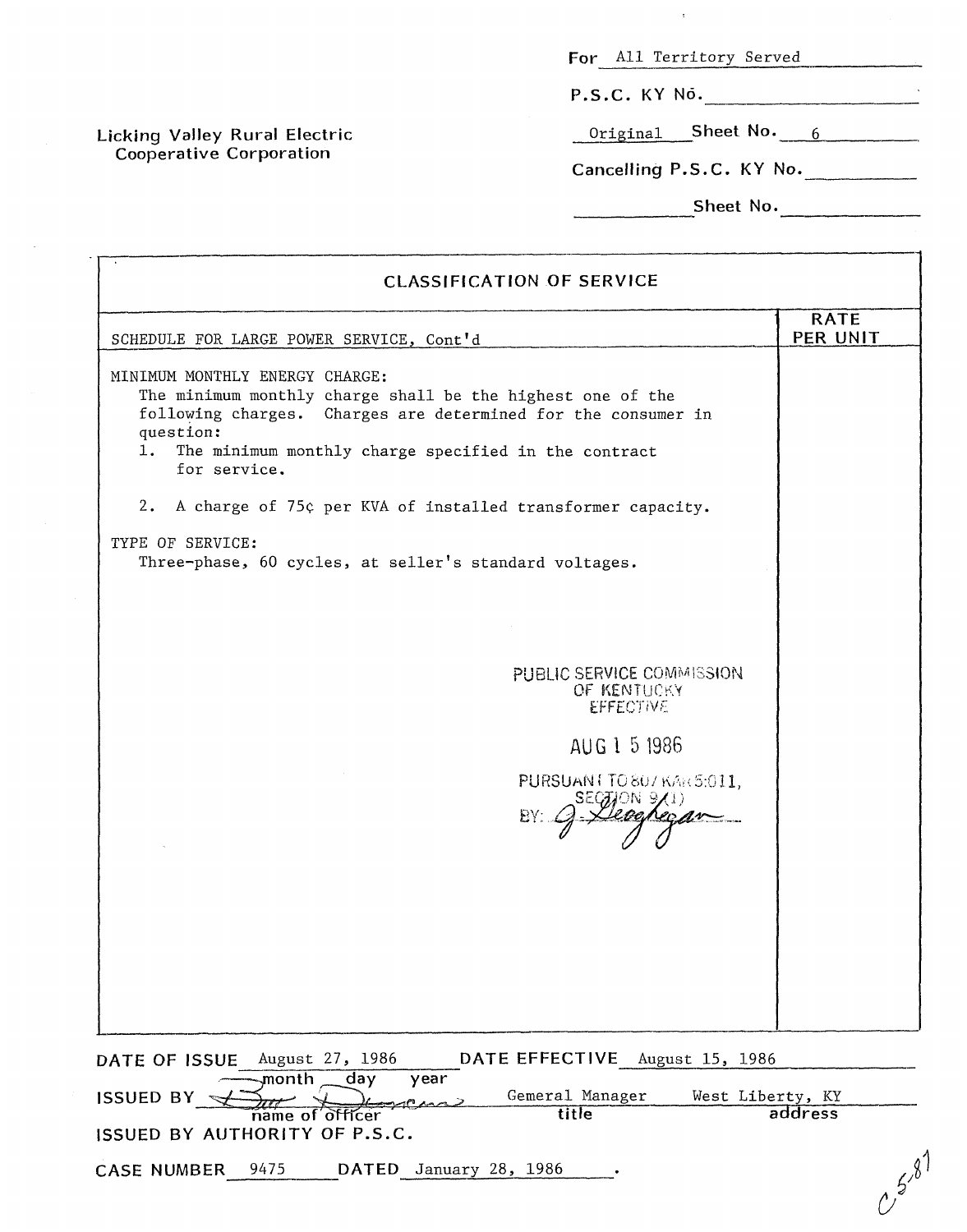**P.S.C. KY NO.** -

Original **Sheet No.** 7

Cancelling P.S.C. KY No.

| Sheet No.                                                                                                                                                                                                                                                                                                                                                                                                                                                                                  |                                            |
|--------------------------------------------------------------------------------------------------------------------------------------------------------------------------------------------------------------------------------------------------------------------------------------------------------------------------------------------------------------------------------------------------------------------------------------------------------------------------------------------|--------------------------------------------|
| <b>CLASSIFICATION OF SERVICE</b>                                                                                                                                                                                                                                                                                                                                                                                                                                                           |                                            |
| SCHEDULE FOR LARGE POWER RATE (LPR)                                                                                                                                                                                                                                                                                                                                                                                                                                                        | <b>RATE</b><br>PER UNIT                    |
| APPLICABLE:<br>All consumers in the territory served (Breathitt, Lee, Magoffin,<br>Menifee, Morgan, and Wolfe Counties, Kentucky).                                                                                                                                                                                                                                                                                                                                                         |                                            |
| AVAILABILITY:<br>Availability to all industrial users on or near the Cooperative's<br>lines whose kilowatt demand shall exceed 300 KW for lighting,<br>heating and/or power. With the following exception: Rock<br>quarries, sawmills, mines, and any other service of a fluctuating<br>nature due to their poor load factor and temporary nature.<br>This<br>schedule and all of its conditions must be agreed and enterepUBLIC SERVICE COMMISSION<br>into before the initial connection. | OF KENTUCKY<br>EFFECTIVE                   |
| CONDITIONS:<br>An "Agreement for Purchase of Power" shall be executed by the<br>consumer for service under this schedule.<br>CHARACTER OF SERVICE:<br>The electric service furnished under this schedule will be $EY_{n}$ .                                                                                                                                                                                                                                                                | AUG 1 5 1986<br>PURSUANT TO 807 KAR 5:010. |
| 60 cycle, alternating current can at available nominal voltage. $\sqrt{ }$<br>MONTHLY RATE:<br>Customer charge per delivery point<br>Energy charge per kWh                                                                                                                                                                                                                                                                                                                                 | \$90.00<br>.04352                          |
| Demand charge of \$6.10 per KW<br>DETERMINATION OF BILLING DEMAND:<br>The billing demand shall be the maximum kilowatt demand<br>established by the consumer for any period of fifteen (15)<br>consecutive minutes during the month for which the bill is<br>rendered, as indicated or recorded by a demand meter and adjusted<br>for power factor as provided below.                                                                                                                      |                                            |
| 1986 DATE EFFECTIVE August<br>15,<br>DATE OF ISSUE August<br>27.<br>day<br>month<br>year<br><b>ISSUED BY</b><br>General Manager                                                                                                                                                                                                                                                                                                                                                            | 1986<br>West Liberty, KY                   |
| title<br>name of officer<br>ISSUED BY AUTHORITY OF P.S.C.                                                                                                                                                                                                                                                                                                                                                                                                                                  | address                                    |
| <b>DATED</b><br><b>CASE NUMBER</b>                                                                                                                                                                                                                                                                                                                                                                                                                                                         | 6, 6, 8                                    |

**Licking Valley Rural Electric Cooperative Corporation**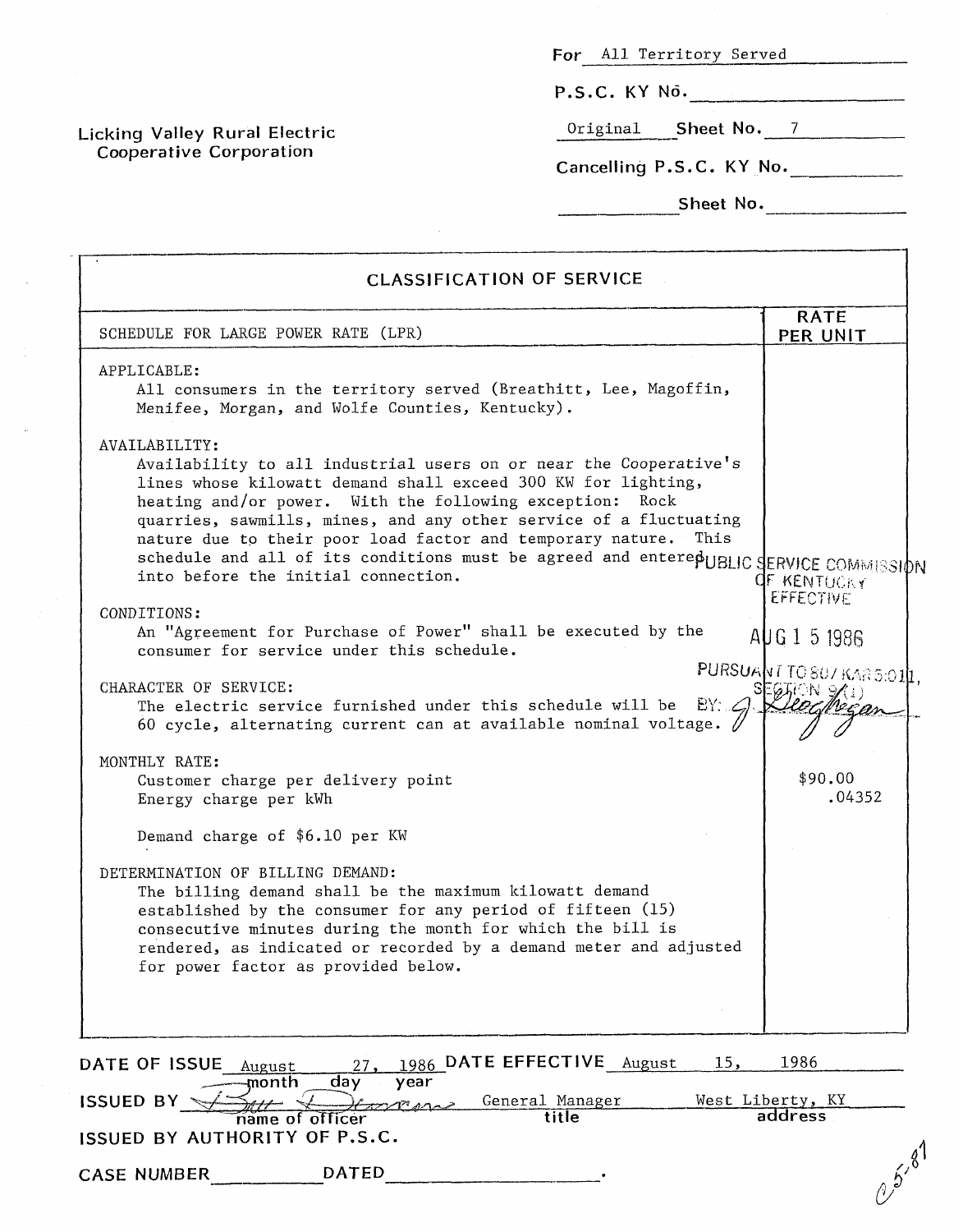|  | For All Territory Served |  |
|--|--------------------------|--|
|  |                          |  |

**P.S.C. KY NO.** 

Original **Sheet No.** 8

**Licking Valley Rural Electric Coopera t,ive Cor para tion** 

**Cancelling P.S.C. KY No. Sheet No.** --

the contract of the contract of the contract of

 $-1$ 

| <b>CLASSIFICATION OF SERVICE</b>                                                                                                                                                                                                                                                                                                                                                                                                                                                                                                                                                                                          |                                                                        |  |  |
|---------------------------------------------------------------------------------------------------------------------------------------------------------------------------------------------------------------------------------------------------------------------------------------------------------------------------------------------------------------------------------------------------------------------------------------------------------------------------------------------------------------------------------------------------------------------------------------------------------------------------|------------------------------------------------------------------------|--|--|
| SCHEDULE FOR LARGE POWER RATE (LPR), Cont'd                                                                                                                                                                                                                                                                                                                                                                                                                                                                                                                                                                               | <b>RATE</b><br>PER UNIT                                                |  |  |
| POWER FACTOR ADJUSTMENT:<br>The consumer agrees to maintain unity power factor as nearly as<br>practicable. Power factor may be measured at any time. Should<br>such measurements indicate that the power factor at the time of<br>this maximum demand is less that 85%, the demand for billing<br>purposes shall be the demand as indicated or recorded by the<br>demand meter multiplier by 85%, and divided by the percent<br>power factor.                                                                                                                                                                            |                                                                        |  |  |
| MINIMUM MONTHLY ENERGY CHARGE:<br>The minimum monthly charge shall be the highest one of the<br>following charges:<br>The minimum monthly charge as specified in the contract for<br>1.<br>service.                                                                                                                                                                                                                                                                                                                                                                                                                       | PUBLIC SERVICE COMMISSION<br>OF KENTUCKY<br>EFFIECTIVE<br>AUG   5 1986 |  |  |
| A charge of 75¢ per KVA per month of contract capacity. PURSUANI 1080/KAR5:011,<br>2.<br>$BY: \Omega$<br>FUEL ADJUSTMENT CLAUSE:<br>"All rates are applicable to the Fuel Adjustment Clause and may $V$<br>by increased or decreased by an amount per kWh equal to the fuel<br>adjustment amount per kWh as billed by the Wholesale Power Supplier<br>plus an allowance for line losses. The allowance for line losses<br>will not exceed 10% and is based on a twelve-month moving average<br>of such losses. This Fuel Adjustment Clause is subject to all<br>other applicable provisions as set out in 807 KAR 5:056." | SECTION 9/1)                                                           |  |  |
| SPECIAL PROVISIONS:<br>Delivery point If service is furnished a secondary voltage,<br>the delivery point shall be the metering point unless other-<br>wise specified in the contract for service. All wiring, pole<br>lines and other electric equipment on the load side of the<br>delivery point shall be owned and maintained by the consumer.<br>If service is furnished at seller's primary line voltage,<br>the delivery point shall be the point of attachment of                                                                                                                                                  |                                                                        |  |  |
| DATE EFFECTIVE<br>August 27, 1986<br>August 15, 1986<br>DATE OF ISSUE<br>month<br>day.<br>year<br>General Manager<br><b>ISSUED BY</b><br>mmm<br>title<br>name of officer<br>ISSUED BY AUTHORITY OF P.S.C.                                                                                                                                                                                                                                                                                                                                                                                                                 | West Liberty, KY<br>address                                            |  |  |
| January 28, 1986<br>9475<br><b>DATED</b><br><b>CASE NUMBER</b>                                                                                                                                                                                                                                                                                                                                                                                                                                                                                                                                                            |                                                                        |  |  |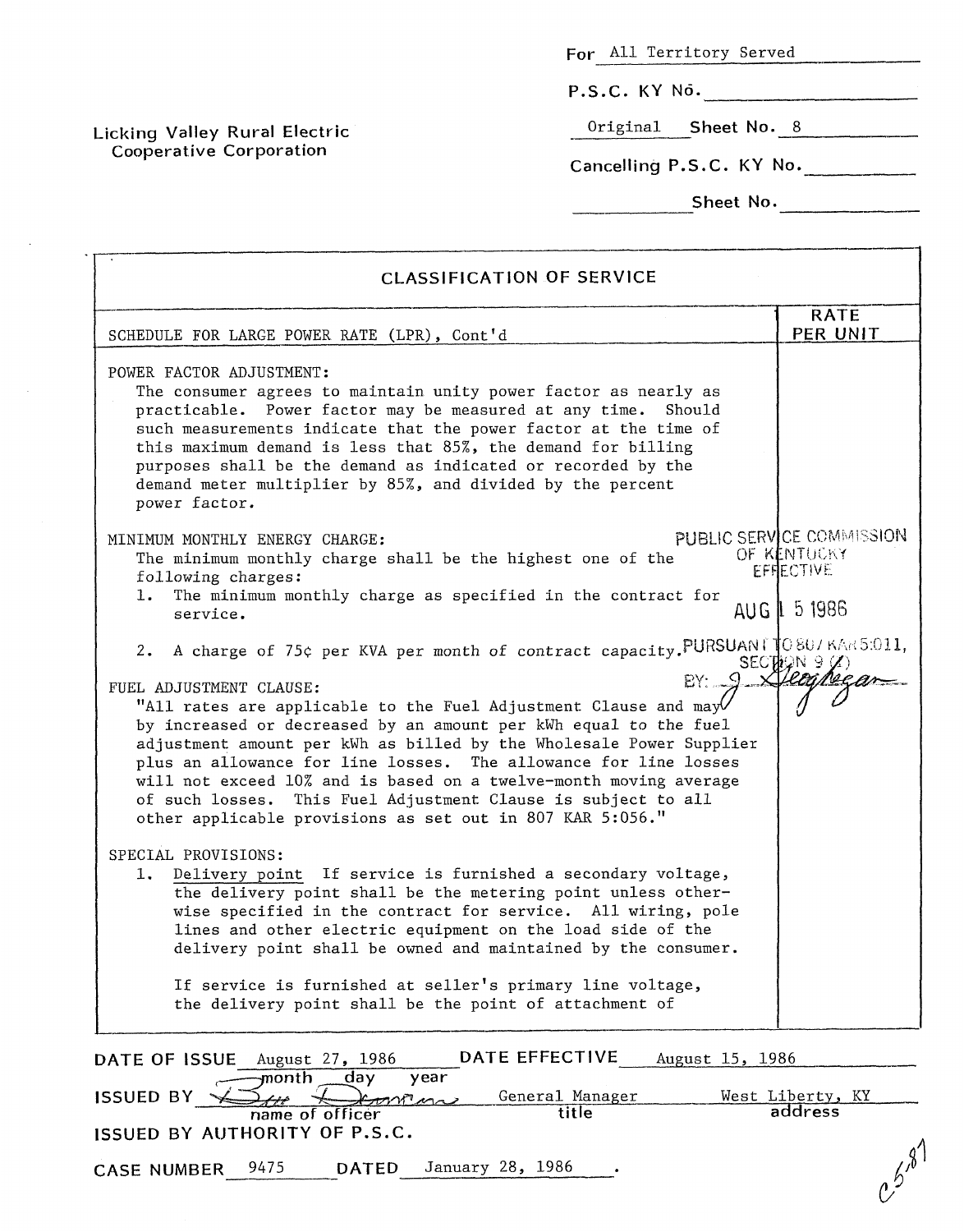the company of the company of the

P.S.C. KY No.

Original **Sheet** NO. 9

**Cancelling P.S.C. KY No.** \_.

Sheet No.

|                  | <b>CLASSIFICATION OF SERVICE</b>                                                                                                                                                                                                                                                                       | <b>RATE</b>      |
|------------------|--------------------------------------------------------------------------------------------------------------------------------------------------------------------------------------------------------------------------------------------------------------------------------------------------------|------------------|
|                  | SCHEDULE FOR LARGE POWER RATE (LPR), Cont'd                                                                                                                                                                                                                                                            | PER UNIT         |
|                  | seller's primary line to consumer's transformer structure<br>unless otherwise specified in the contract for service.<br>All wiring, pole lines, and other electrical equipment<br>(except metering equipment) on the load side of the delivery<br>point shall be owned and maintained by the consumer. |                  |
| 2.               | Lighting Both power and lighting shall be billed at the<br>foregoing rate.                                                                                                                                                                                                                             |                  |
|                  | 3. Primary Service If service is furnished at 7,200/12,470<br>volts or above, a discount of 5% shall apply to the demand<br>and energy charges.                                                                                                                                                        |                  |
|                  | The seller shall have the option of metering at secondary<br>voltage.                                                                                                                                                                                                                                  |                  |
|                  | DELAYED PAYMENT CHARGE:<br>The above rates are net, the gross being five percent (5%) higher.<br>In the event the current monthly bills are not paid by the ninth<br>(9th) of the following month from the date of the bill, the gross<br>rates shall apply.                                           |                  |
|                  | PUBLIC SERVICE COMMISSION<br>OF KENTUCKY<br><b>EFFECTIVE</b>                                                                                                                                                                                                                                           |                  |
|                  | AUG 1 5 1986                                                                                                                                                                                                                                                                                           |                  |
|                  | PURSUANT TO 807 KAR 5:011,<br>SECTON 9/1)                                                                                                                                                                                                                                                              |                  |
|                  |                                                                                                                                                                                                                                                                                                        |                  |
|                  | DATE EFFECTIVE<br>August 15, 1986<br>DATE OF ISSUE August 27, 1986<br>day<br>year<br>month                                                                                                                                                                                                             |                  |
|                  | General Manager<br>man                                                                                                                                                                                                                                                                                 | West Liberty, KY |
| <b>ISSUED BY</b> | title<br>name of officer<br>ISSUED BY AUTHORITY OF P.S.C.                                                                                                                                                                                                                                              | address          |

**Licking Valley Rural Electric Cooperative Corporation** 

 $\mathcal{L}_{\rm{in}}$ 

 $\mathcal{A}^{(1)}$  ,  $\mathcal{A}^{(2)}$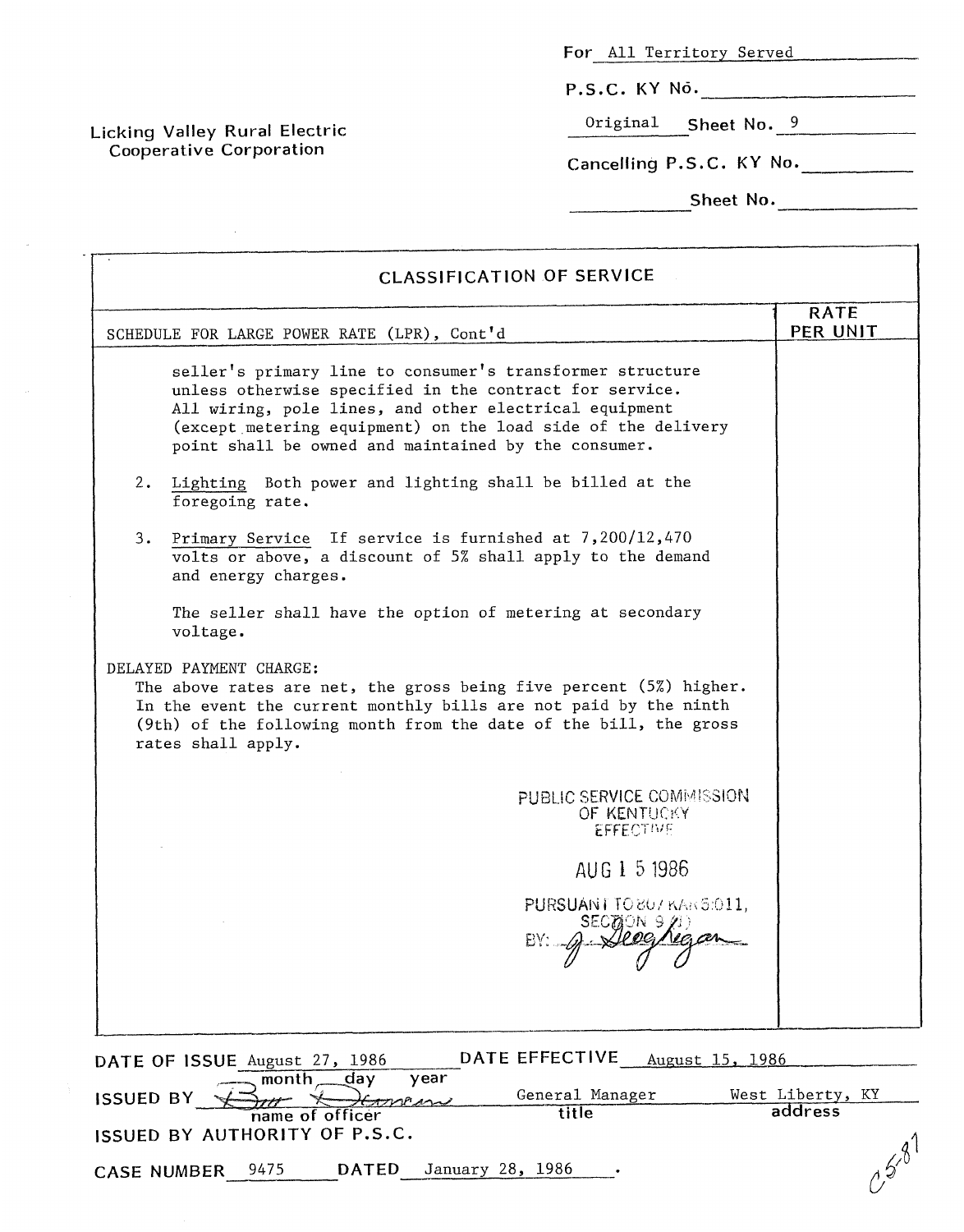**P.S.C. KY NO.** 

Original **Sheet NO.** 10

**Cancelling P.S.C. KY No.** 

**Sheet No.** 2008. 2014. [1] The Sheet No. 2014. [1] The Sheet No. 2014. [1] The Sheet No. 2014. [1] The Sheet No. 2014. [1] The Sheet No. 2014. [1] The Sheet No. 2014. [1] The Sheet No. 2014. [1] The Sheet No. 2014. [1] Th

 $-1$ 

| SCHEDULE SL (SECURITY LIGHTS AND/OR RURAL LIGHTING                                                                                                                                                                                                                                                                                                                                                                                                                                                    |                                                                     | <b>RATE</b><br>PER UNIT     |
|-------------------------------------------------------------------------------------------------------------------------------------------------------------------------------------------------------------------------------------------------------------------------------------------------------------------------------------------------------------------------------------------------------------------------------------------------------------------------------------------------------|---------------------------------------------------------------------|-----------------------------|
| APPLICABLE:<br>All consumers in the territory served (Breathitt, Lee, Magoffin,<br>Menifee, Morgan, and Wolfe Counties, Kentucky).                                                                                                                                                                                                                                                                                                                                                                    |                                                                     |                             |
| AVAILABILITY OF SERVICE:<br>The Cooperative will furnish and install a mercury vapor type<br>on a twenty-five (25) foot pole or an existing Cooperative owned<br>pole at a location suitable to both parties. Location however,<br>shall be a reasonable distance from an existing Cooperative<br>owned secondary line.                                                                                                                                                                               |                                                                     |                             |
| MONTHLY RATE:<br>Service for the unit will be unmetered and will be a 175 Watt<br>Mercury Vapor type @ \$6.50 each, per month.                                                                                                                                                                                                                                                                                                                                                                        |                                                                     |                             |
| FUEL ADJUSTMENT CLAUSE:<br>"All rates are applicable to the Fuel Adjustment Clause and may<br>be increased or decreased by an amount per kWh equal to the fuel<br>adjustment per kWh as billed by the Wholesale Power Supplier plus<br>an allowance for line losses. The allowance for line losses will<br>not exceed 10% and is based on a twelve-month moving average of<br>such losses. This Fuel Adjustment Clause is subject to all other<br>applicable provisions as set out in 807 KAR 5:056." |                                                                     |                             |
|                                                                                                                                                                                                                                                                                                                                                                                                                                                                                                       | <b>PUBLIC SERVICE COMMISSION</b><br>OF KENTUCKY<br><b>EFFECTIVE</b> |                             |
|                                                                                                                                                                                                                                                                                                                                                                                                                                                                                                       | AUG 1 5 1986                                                        |                             |
|                                                                                                                                                                                                                                                                                                                                                                                                                                                                                                       | PURSUANT TO 807 KAR 5:011.                                          |                             |
| DATE OF ISSUE<br>August 27, 1986                                                                                                                                                                                                                                                                                                                                                                                                                                                                      | DATE EFFECTIVE August 15, 1986                                      |                             |
| month<br>day<br><b>ISSUED BY</b>                                                                                                                                                                                                                                                                                                                                                                                                                                                                      | year<br>General Manager                                             | West Liberty, KY<br>address |
| name of officer<br>ISSUED BY AUTHORITY OF P.S.C.                                                                                                                                                                                                                                                                                                                                                                                                                                                      | title                                                               |                             |
|                                                                                                                                                                                                                                                                                                                                                                                                                                                                                                       |                                                                     |                             |

**Licking Valley Rural Electric Cooperative Corpora tion**